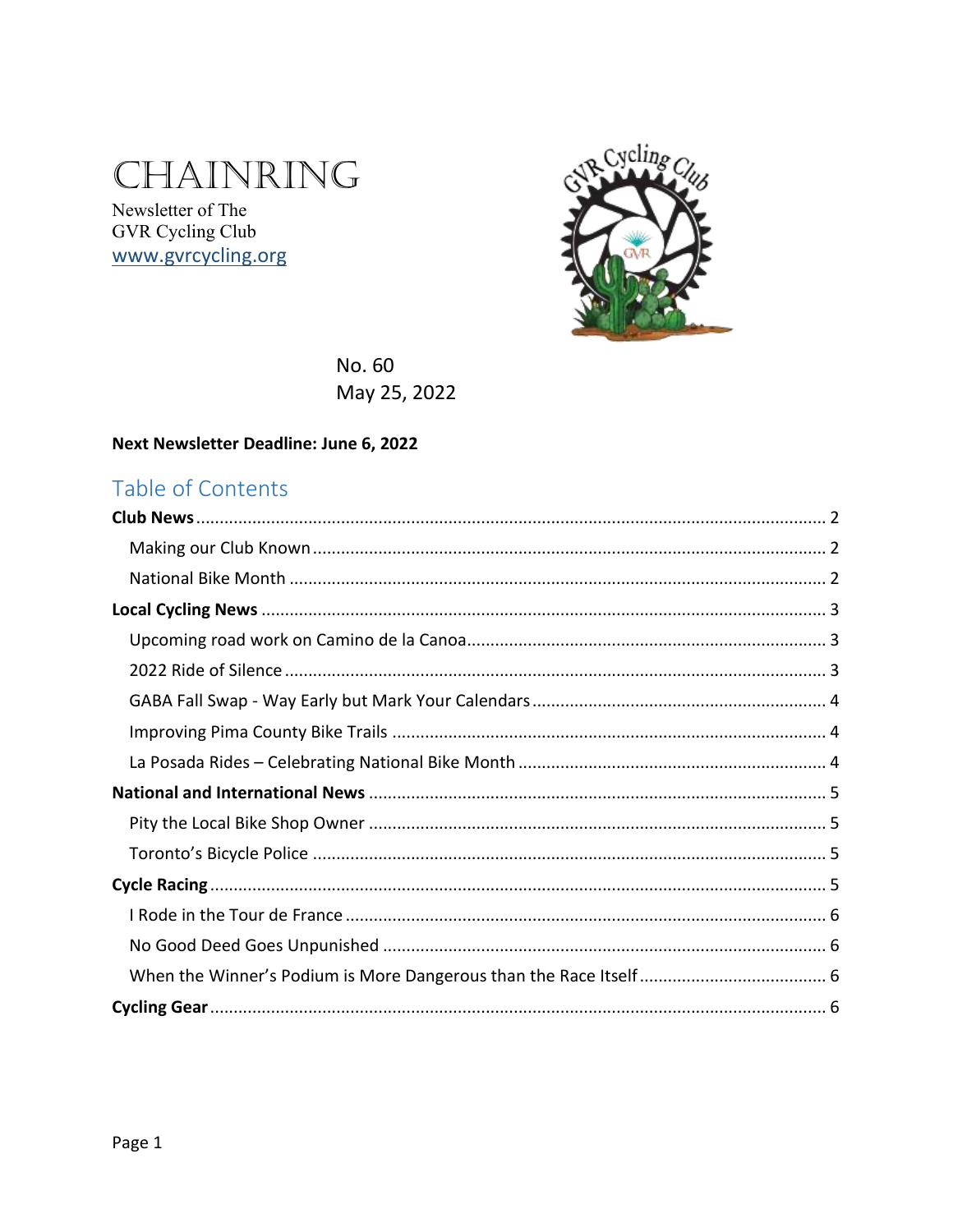# <span id="page-1-0"></span>Club News

#### <span id="page-1-1"></span>Making our Club Known

A number of past and current club officers have written articles and op-eds about your club and on cycle safety issues. The latest is an article by Karen Rainford in *The Valley: Friends and Neighbors*. A copy can be found at:

[https://www.gvrcycling.org/uploads/1/2/9/9/129954210/june\\_2022.pdf.](https://www.gvrcycling.org/uploads/1/2/9/9/129954210/june_2022.pdf) The article is on page 12. Enjoy!

#### <span id="page-1-2"></span>National Bike Month

We hope you are out riding this month wherever you are. If you are in Green Valley, you know you need to get out early because we have some pretty constant wind and it has already hit 100 on a couple of days. If you are taking some long rides, doing some big climbs (you Coloradans), send us a report and enter this month's sweepstakes to get a listing in the newsletter and a beautifully decorated certificate. If you aren't into competition but are doing some interesting riding this month, send us photos for the newsletter. Here is th[e link](https://forms.gle/2eurV2rETLoN33YNA) to provide info about your achievements - <https://forms.gle/2eurV2rETLoN33YNA>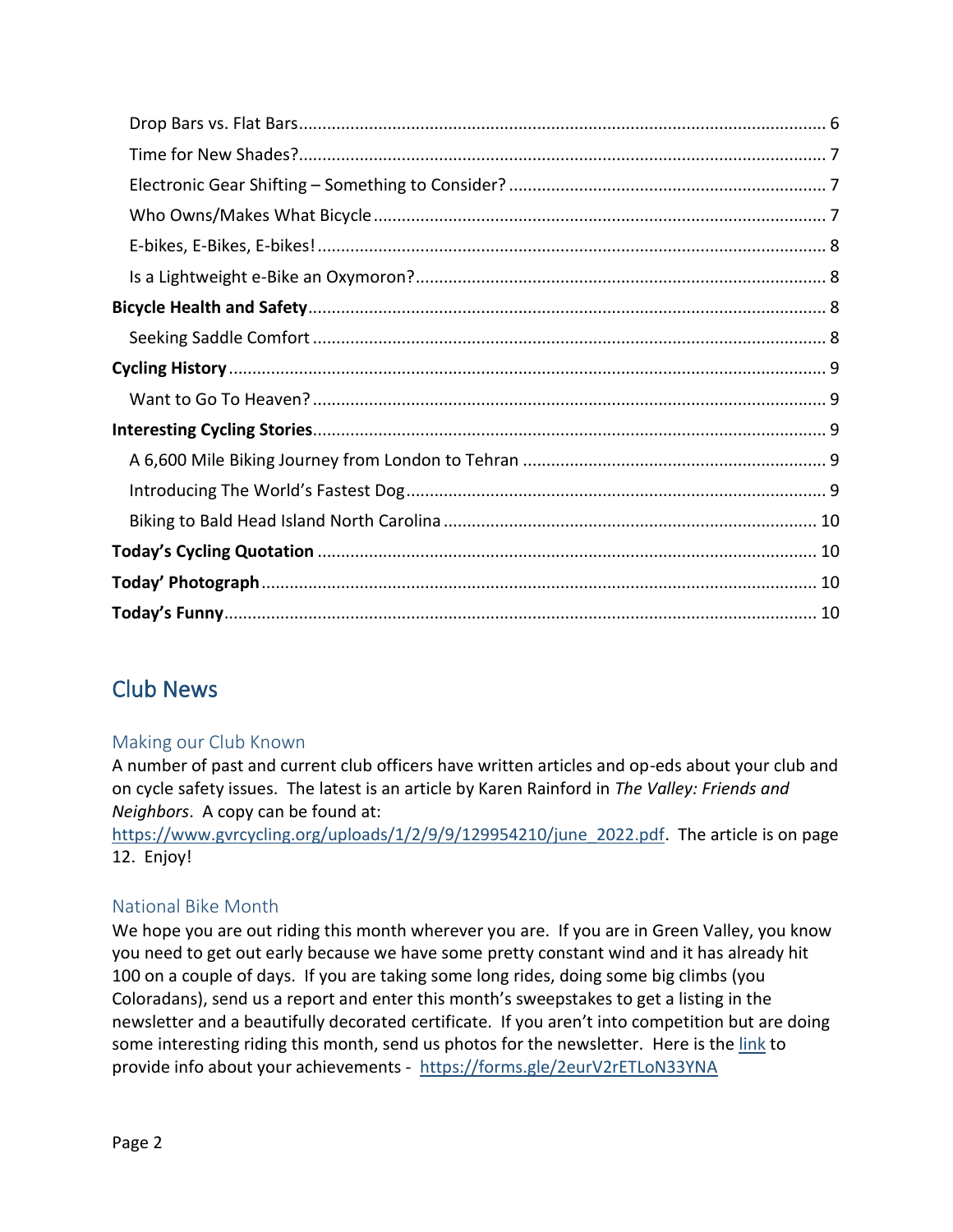And the categories are:

Longest Single Day Ride - Bike/Trike (separate men and women's categories) Longest Single Day Ride – Electric Bike/Trike (separate men and women's categories) Total Number of Miles Ridden May 1-31 (separate men and women's categories) Total Elevation Climbed in a Single Day (separate men and women's categories) Oldest Club Rider (separate men and women's categories) Riding Every Single Day – May 1-31 with a minimum of five miles per ride) Longest Single Day Ride - Bike/Trike (separate men and women's categories) Longest Single Day Ride – Electric Bike/Trike (separate men and women's categories) Total Number of Miles Ridden May 1-31 (separate men and women's categories) Total Elevation Climbed in a Single Day (separate men and women's categories) Oldest Club Rider (separate men and women's categories) Riding Every Single Day – May 1-31 with a minimum of five miles per ride)

### <span id="page-2-0"></span>Local Cycling News

#### <span id="page-2-1"></span>Upcoming road work on Camino de la Canoa

Beginning this Wednesday, May 25, through Friday, June 3, the Pima County Department of Transportation and its contractor, KE&G Construction, will begin paving operations on Camino de la Canoa, from Whitehouse Canyon Road to Placita Agua de Pedregal. Construction is expected to last from 6 a.m. - 6 p.m. each day. The work consists of setting traffic control, lowering utilities, milling and repaving and temporary striping. Use caution driving in the area and expect some minor delays. Flaggers will be on-site during regular work hours to direct, monitor and control traffic through the construction zone.

#### <span id="page-2-2"></span>2022 Ride of Silence

One hundred and five riders turned out for the 2022 Ride of Silence honoring riders injured or killed in cycling accidents. The first ride since 2019 brought people from Tucson and Mexico to join their Green Valley and Sahuarita counterparts. This year's ride honored Fred Dillenmuth, who was tragically killed in a cycling accident in 2019. This was Chuck Hill's last year as the Ride of Silence Wrangler. It was a great success as usual and, hopefully, someone will volunteer to carry on the tradition in 2023.

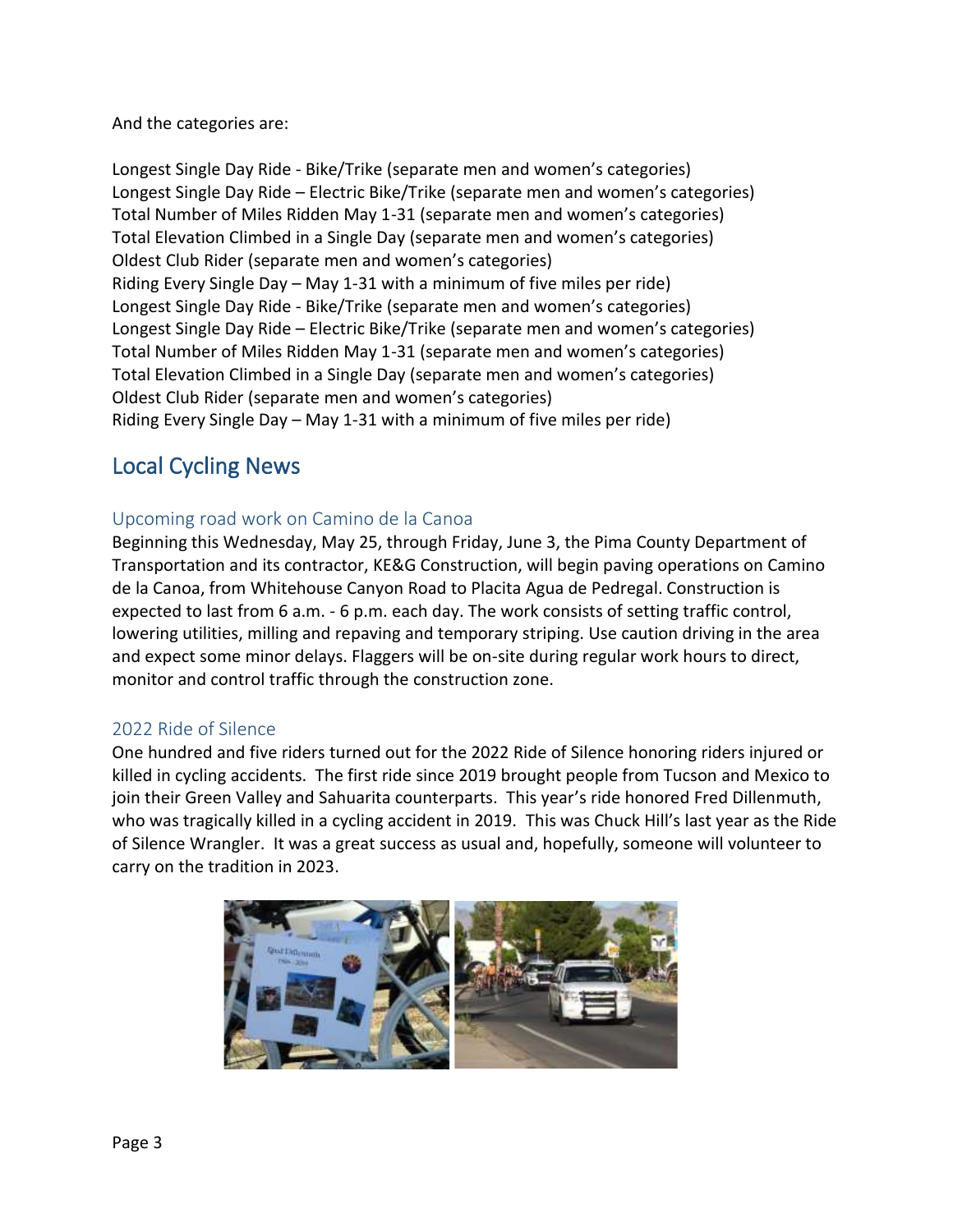

Photos Courtesy of Tom and Monica Parker

#### <span id="page-3-0"></span>GABA Fall Swap - Way Early but Mark Your Calendars

The Greater Arizona Bicycle Association has announced the dates for the fall swap meet – Sunday, November 13<sup>th</sup>. They will continue at their new venue – Tucson's Armory Park on 6<sup>th</sup> Street. Mark your calendar and more detail will be coming closer to the date.

#### <span id="page-3-1"></span>Improving Pima County Bike Trails

Neil Stitzer from the Pima County Trails program is seeking volunteers to help maintain some of the county's biking/hiking trails. Work is scheduled for May 28 at Brown Mountain west of Tucson - [https://www.eventbrite.com/e/saturday-52822-brown-mountain-trail-maintenance](https://www.eventbrite.com/e/saturday-52822-brown-mountain-trail-maintenance-day-tickets-346877097737?aff=erelpanelorg)[day-tickets-346877097737?aff=erelpanelorg](https://www.eventbrite.com/e/saturday-52822-brown-mountain-trail-maintenance-day-tickets-346877097737?aff=erelpanelorg) - and on Explorer Trail near Starr Pass on May 29 [https://www.eventbrite.com/e/sunday-52922-explorer-trail-maintenance-day-tickets-](https://www.eventbrite.com/e/sunday-52922-explorer-trail-maintenance-day-tickets-346878782777)[346878782777.](https://www.eventbrite.com/e/sunday-52922-explorer-trail-maintenance-day-tickets-346878782777) If you have time and energy and want to help with trails, contact Neil [neil.stitzer@pima.gov](mailto:neil.stitzer@pima.gov) as there will be other opportunities in the coming months if you are already busy.

#### <span id="page-3-2"></span>La Posada Rides – Celebrating National Bike Month

Thirty-five La Posada riders turned out to celebrate National Bike Month on Saturday, May 21<sup>st</sup> with a slow five mile ride around campus. There were prizes for the best decorated bike, the person with the longest riding history - 77 years - and the best dressed rider. Riders came on bikes and trikes and the ride ended with a communal breakfast. With everyone voicing enthusiasm, this will likely become a regular event on the La Posada campus.



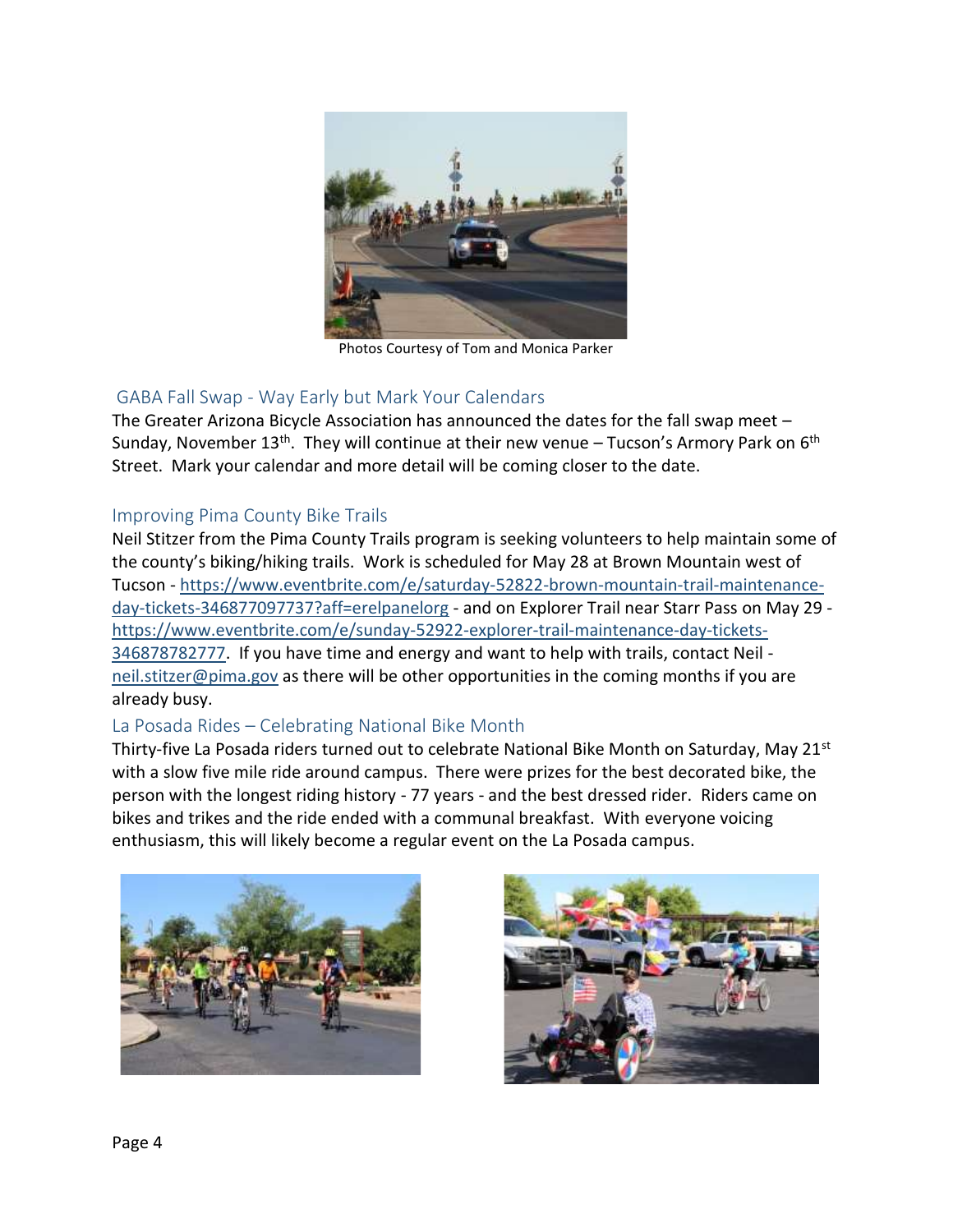

Photos Courtesy of Will Dobbs

### <span id="page-4-0"></span>National and International News

#### <span id="page-4-1"></span>Pity the Local Bike Shop Owner

If you are looking for a new bike/trike, you may have to go from bike shop to bike shop to find exactly what you want or add your name to a waiting list. It's not that the bike shop is skimping on inventory, they just can't get enough stock. However, it is not just inventory that is in short supply. Bike shops require specialized tools to service the cycles coming into their shop. Feedback Sports located in Golden, Colorado, specializes in equipment and tools needed and used by both bike shop and individual owners - [https://www.feedbacksports.com/.](https://www.feedbacksports.com/) A recent review of their products listed online found that a third to a half of the items in different categories were out of stock and on back order. Since the covid crisis is still raging in China where many of these items are manufactured, we are looking at a long window before things return to normal.

#### <span id="page-4-2"></span>Toronto's Bicycle Police



Toronto provides a large number of bike lanes to encourage bike riding and commuting. Unfortunately, some local citizens are unhappy not only with the lanes but with the speed of the riders. One self-appointed "policeman" decided to slow riders down by establishing a short detour which required riders to come to a fullstop. Riders complained to the city who removed the barriers only to have them appear again. The barriers

were put up by an individual claiming to represent a group trying to protect pedestrians from bikes until the city permanently removed the barriers.

### <span id="page-4-3"></span>Cycle Racing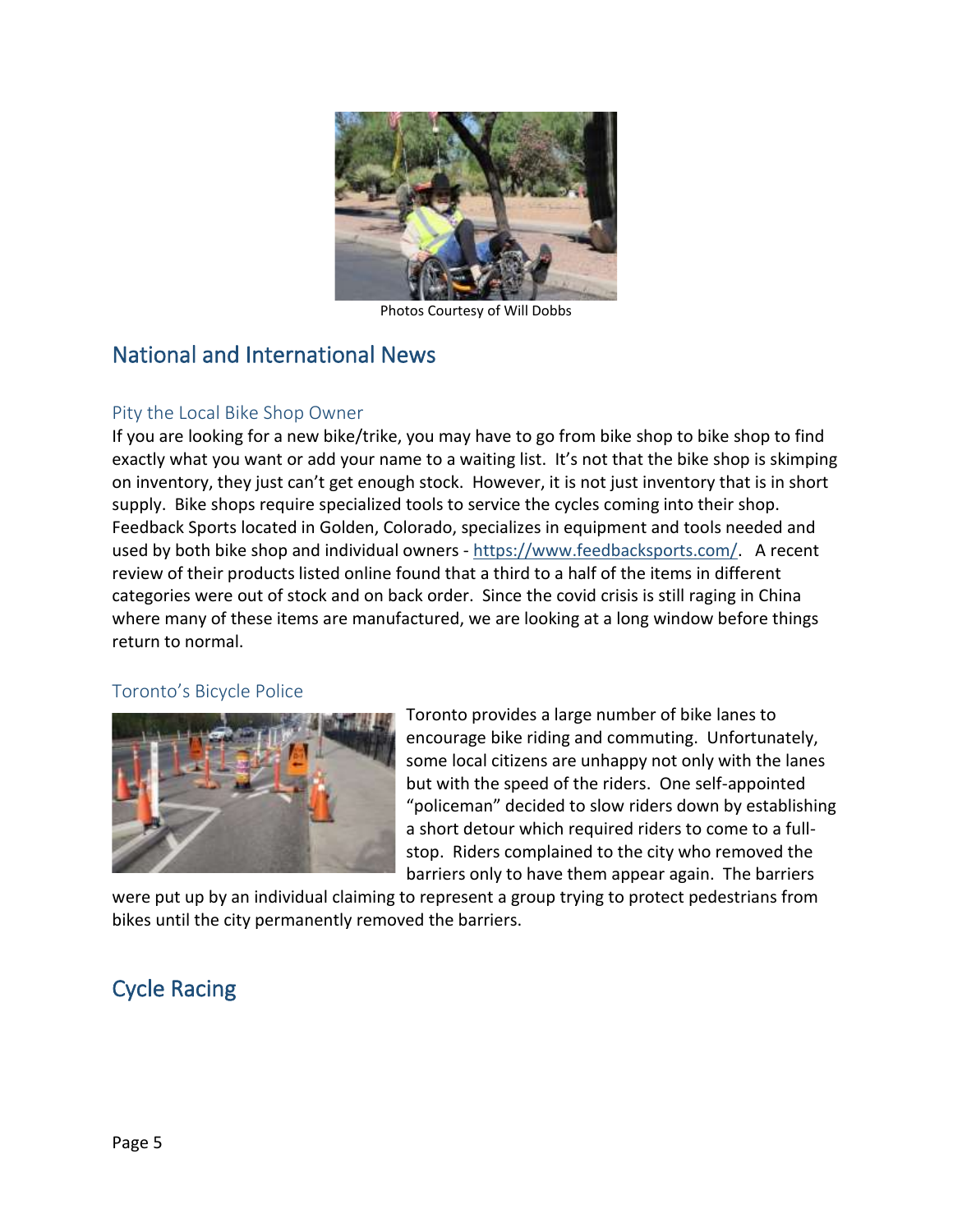#### <span id="page-5-0"></span>I Rode in the Tour de France

Wouldn't you like to be able say I rode in the Tour de France or be able to cross that off your bucket list? You can sort of do that. L'Etape, the sponsor of the Tour de France, provides a number of competitive races around the world to give riders an experience similar to that found in the original tour.



They are hosting an event in Las Vegas on May 13-14, 2023 that will feature riding distances of 75, 45 and 25 miles in flat, hilly and mountain stages -

[https://lasvegas.letapebytourdefrance.com/.](https://lasvegas.letapebytourdefrance.com/) The general entry fee is \$200 but there is a special fee of \$775. The latter fee provides access to the VIP lounge, the option of riding in any of the race distances, have access to the VIP race area and receiving a ticket to the champions' dinner. If you are a champion or want to feel like one, this may be the experience for you. Registration fees increase on August 1.

#### <span id="page-5-1"></span>No Good Deed Goes Unpunished



Cycle racing water bottles have recently been in disputed between professional cycling racers and UCI, the profession's governing body. Riders generally discard bottles whenever they are empty with fans picking them up a souvenirs. UCI thought that was a safety issue and insisted that bottles be discarded in specific places along a riding route. The cyclists revolted and were again allowed to discard bottles wherever they wanted

including handing them off to fans. Cyclist Sam Ooman was riding in the Giro d'Italia when he attempted to hand his bottle to a fan. Unfortunately, the rider's arm was caught in the fan's carryall sending Ooman to the ground - [https://cyclingmagazine.ca/sections/news/this-rider](https://cyclingmagazine.ca/sections/news/this-rider-crashed-at-the-giro-because-he-was-giving-a-fan-a-bottle/)[crashed-at-the-giro-because-he-was-giving-a-fan-a-bottle/.](https://cyclingmagazine.ca/sections/news/this-rider-crashed-at-the-giro-because-he-was-giving-a-fan-a-bottle/) His team claims there was no major injury.

#### <span id="page-5-2"></span>When the Winner's Podium is More Dangerous than the Race Itself

Eritrean Biniam Girmay recently won one of the stages at the Giro d'Italia, the most prestigious cycling event after the Tour de France - [https://cyclingmagazine.ca/sections/news/biniam](https://cyclingmagazine.ca/sections/news/biniam-girmay-withdraws-from-giro-the-day-after-historic-victory-with-eye-injury/)[girmay-withdraws-from-giro-the-day-after-historic-victory-with-eye-injury/](https://cyclingmagazine.ca/sections/news/biniam-girmay-withdraws-from-giro-the-day-after-historic-victory-with-eye-injury/). Girmay's win is a major achievement as he is the first African to ever win a stage at any cycling grand tour event. Unfortunately Girmay's win was marred when the cork flew up on the winner's podium and hit his eye as he opened a bottle of champagne. As a result he had to withdraw from the remainder of the race.

# <span id="page-5-3"></span>Cycling Gear

#### <span id="page-5-4"></span>Drop Bars vs. Flat Bars

The sport usually dictates what kind of bar you have. If it is a road bike most have drop bars. On the other hand, mountain and hybrid bikes usually come with flat bars. There are pros and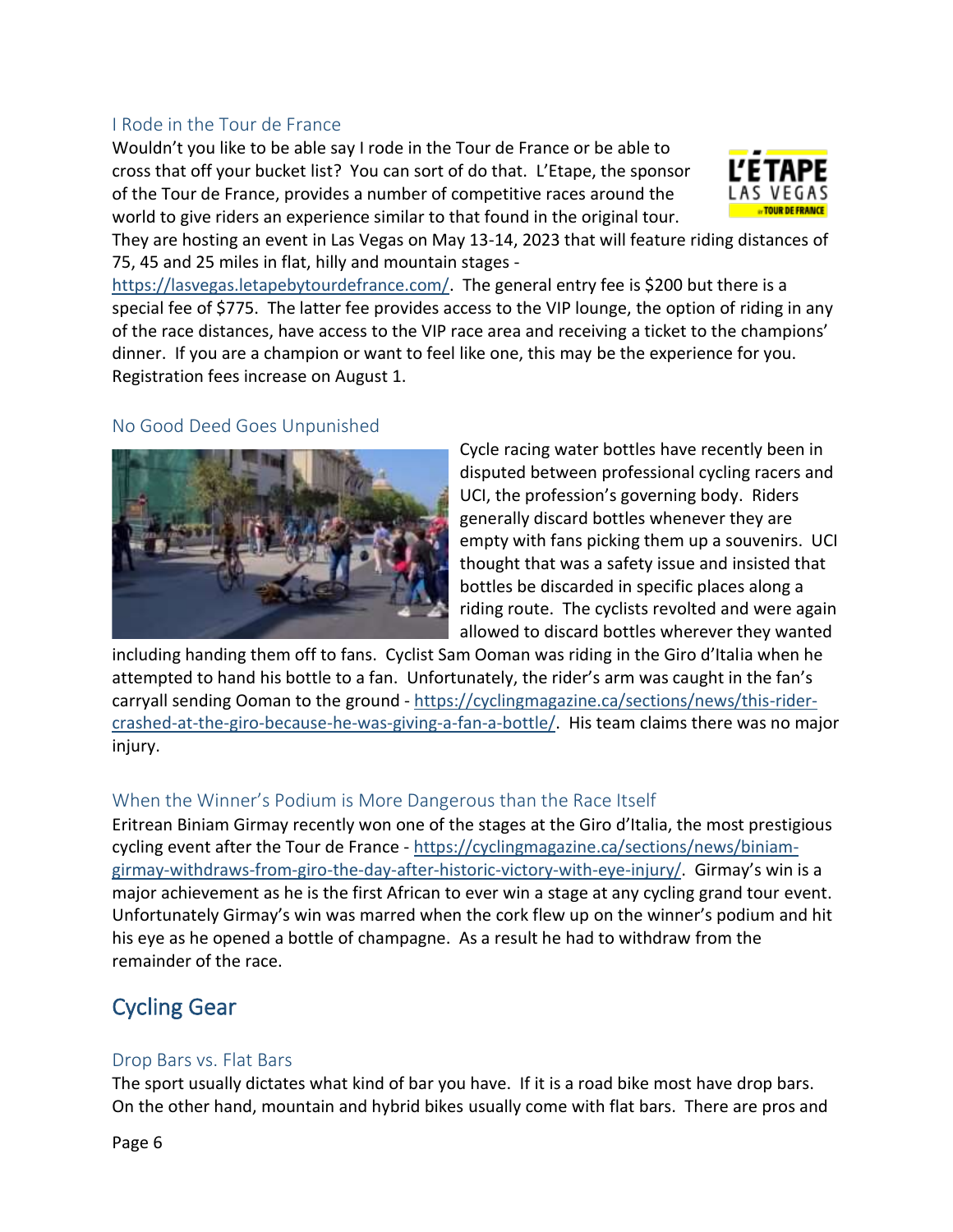cons for each type of bar but finding a road bike with a flat bar may be looking for a needle in haystack. A recent article in *Where the Road Forks* gives a long and detailed comparison of the two types - [https://wheretheroadforks.com/drop-bars-vs-flat-bars-my-pros-and-cons-list/.](https://wheretheroadforks.com/drop-bars-vs-flat-bars-my-pros-and-cons-list/) Some of the pros for drop bars are more hand positions, better aerodynamics, better hill climbing and they look cooler. Pros for flat bars include better control, easier access to components, more comfort, better visibility and less expensive components. While you may have a preference, have you tried finding a road bike with flat bars or a mountain bike with drop bars? Good luck!

#### <span id="page-6-0"></span>Time for New Shades?



With 330 days of sunshine every year, sunglasses are a part of every Arizona cyclist's riding gear. If you are in need of a new pair or just want to find out how different sunglasses compare, you might want to go to: [https://www.cyclingnews.com/features/best-sunglasses-for-cycling/.](https://www.cyclingnews.com/features/best-sunglasses-for-cycling/) The article offers a good introduction into what qualities to seek and provides recommendations on glasses based on criteria such as size, style and

comfort. While the article offers the best of the best, these shades are not cheap and range from \$120 to over \$200.

#### <span id="page-6-1"></span>Electronic Gear Shifting – Something to Consider?

If you are a rider that puts on lots of miles and have cable shifters, do they need lots of adjusting and is there time lost at your local bike shop? One alternative is to move to electronic shifting. Specialized was the first company to make electronic shifting widely available soon followed by SRAM and Campagnolo. Moving to electronic shifting isn't cheap.

| Shimano | Dura Ace R 9200 - \$4,539 | Ultegra R 8100 - \$2,620 |
|---------|---------------------------|--------------------------|
| SRAM    | Red e-Tap AXS - $$4553$   | Force eTap AXS - \$1,889 |

There are lots of comparisons between Shimano and SRAM including weight and functionality <https://www.cyclingweekly.com/news/product-news/sram-etap-vs-di2-which-is-better-211408> and also between the different Shimano levels -

[https://www.cyclingweekly.com/products/shimano-dura-ace-r9200-v-ultegra-r8100-what-are](https://www.cyclingweekly.com/products/shimano-dura-ace-r9200-v-ultegra-r8100-what-are-the-key-differences)[the-key-differences.](https://www.cyclingweekly.com/products/shimano-dura-ace-r9200-v-ultegra-r8100-what-are-the-key-differences) Of course, you could consider upgrading your entire bike including the drive train rather than upgrading just the components. Clearly, getting the latest and greatest technology is always pricey, but then what is money for?

#### <span id="page-6-2"></span>Who Owns/Makes What Bicycle

Do you ever wonder where a particular bike is made or which company owns which cycling brand? There is a bike wiki that maintains a listing of most of the major cycling companies [https://www.bikelockwiki.com/where-are-bikes-made/.](https://www.bikelockwiki.com/where-are-bikes-made/) For each brand it gives a bit of history, information on where the bike is manufactured (mostly Taiwan and China) as well as the company's ownership. It is a good one stop shop if you are interested in this sort of thing or you want to compare brands.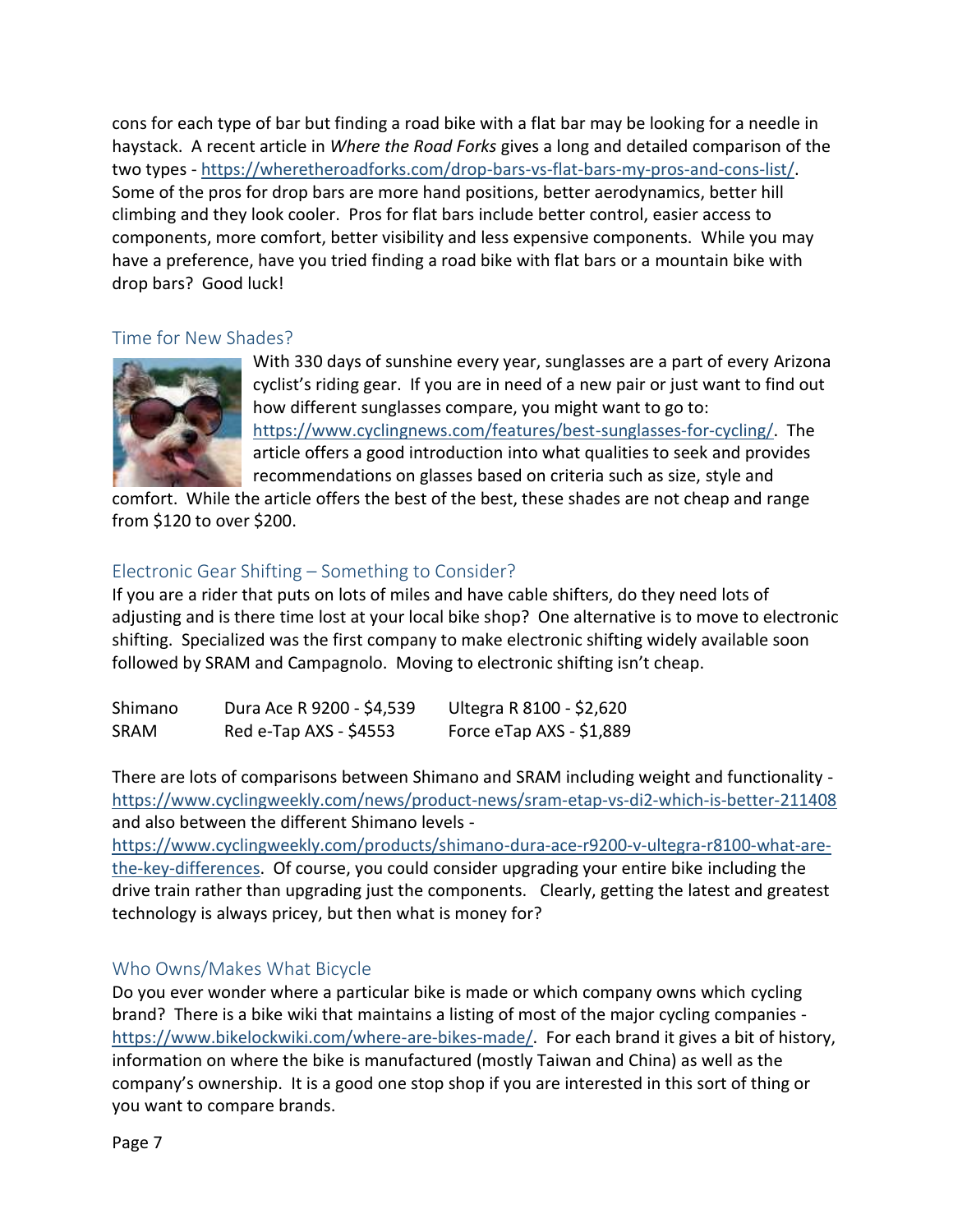#### <span id="page-7-0"></span>E-bikes, E-Bikes, E-bikes!



E-bikes continue to be today's biggest story in the cycling community. One reason is their huge increase in sales – up 240% from September 2020 to September 2021. It is still unclear whether this is mainly driven by covid concerns and only time will answer that question. On the other hand, with gasoline prices skyrocketing this trend may continue to expand E-bike sales well into the future. As a senior community, E-bikes can offer residents an alternative form of exercise whether the motor is on a two or

three wheel cycle. While the level of exercise is less, most E-bike riders indicate that they ride further on their E-bikes than they did when they rode an unpowered cycle. *Bicycling* Magazine recently provided a good overview of the E-bike universe - [https://www.bicycling.com/skills](https://www.bicycling.com/skills-tips/a20044021/13-things-about-e-bikes/#:~:text=Generally%20speaking%2C%20e%2Dbikes%20are,tough%20terrain%20without%20gassing%20yourself)[tips/a20044021/13-things-about-e-](https://www.bicycling.com/skills-tips/a20044021/13-things-about-e-bikes/#:~:text=Generally%20speaking%2C%20e%2Dbikes%20are,tough%20terrain%20without%20gassing%20yourself)

[bikes/#:~:text=Generally%20speaking%2C%20e%2Dbikes%20are,tough%20terrain%20without](https://www.bicycling.com/skills-tips/a20044021/13-things-about-e-bikes/#:~:text=Generally%20speaking%2C%20e%2Dbikes%20are,tough%20terrain%20without%20gassing%20yourself) [%20gassing%20yourself.](https://www.bicycling.com/skills-tips/a20044021/13-things-about-e-bikes/#:~:text=Generally%20speaking%2C%20e%2Dbikes%20are,tough%20terrain%20without%20gassing%20yourself) While most of the information is pretty basic, you might share it with friends or relatives considering an E-bike purchase.

#### <span id="page-7-1"></span>Is a Lightweight e-Bike an Oxymoron?

It seems like everyone is trying/buying/thinking about electric bikes. There are lots of new and established companies trying to fill that growing demand. However, if you start with an average weight bike and add a motor and a battery, it stands to reason that the same bike will always be heavier. Add to that equation that many of the new companies are trying to provide a lower cost



alternative with the additional weight of either a steel or aluminum frame. There are, however, some companies that are intent on providing lighter weight e-Bikes. They are not your sixteen pound road bikes nor are they your 45-55 pound e-Bikes seen on most roads.

*Cycling News* recently did a review of some of the lighter weight models available [https://www.cyclingnews.com/features/best-lightweight-electric-bikes/.](https://www.cyclingnews.com/features/best-lightweight-electric-bikes/) Weight for road bikes ranged from 26 to 29 pounds and prices ranged from \$3,000 to \$14,500. Weight for flat bar hybrids ranged from 26 to 33 pounds and prices went from \$4,500 to \$5,000. Clearly the lower weight comes at a price when many E-bikes can be bought in the \$1,000-\$2,000 range. This raises the issue of whether a low-priced, light weight e-Bike is the real oxymoron?

### <span id="page-7-2"></span>Bicycle Health and Safety

#### <span id="page-7-3"></span>Seeking Saddle Comfort

One of the most common complaints from cyclists is pelvic pain from riding. It is so common that many people buy a bike, do a few spins in the neighborhood and then relegate the bike to the garage never to be ridden again. Having the right gear and a bike and a seat that fits the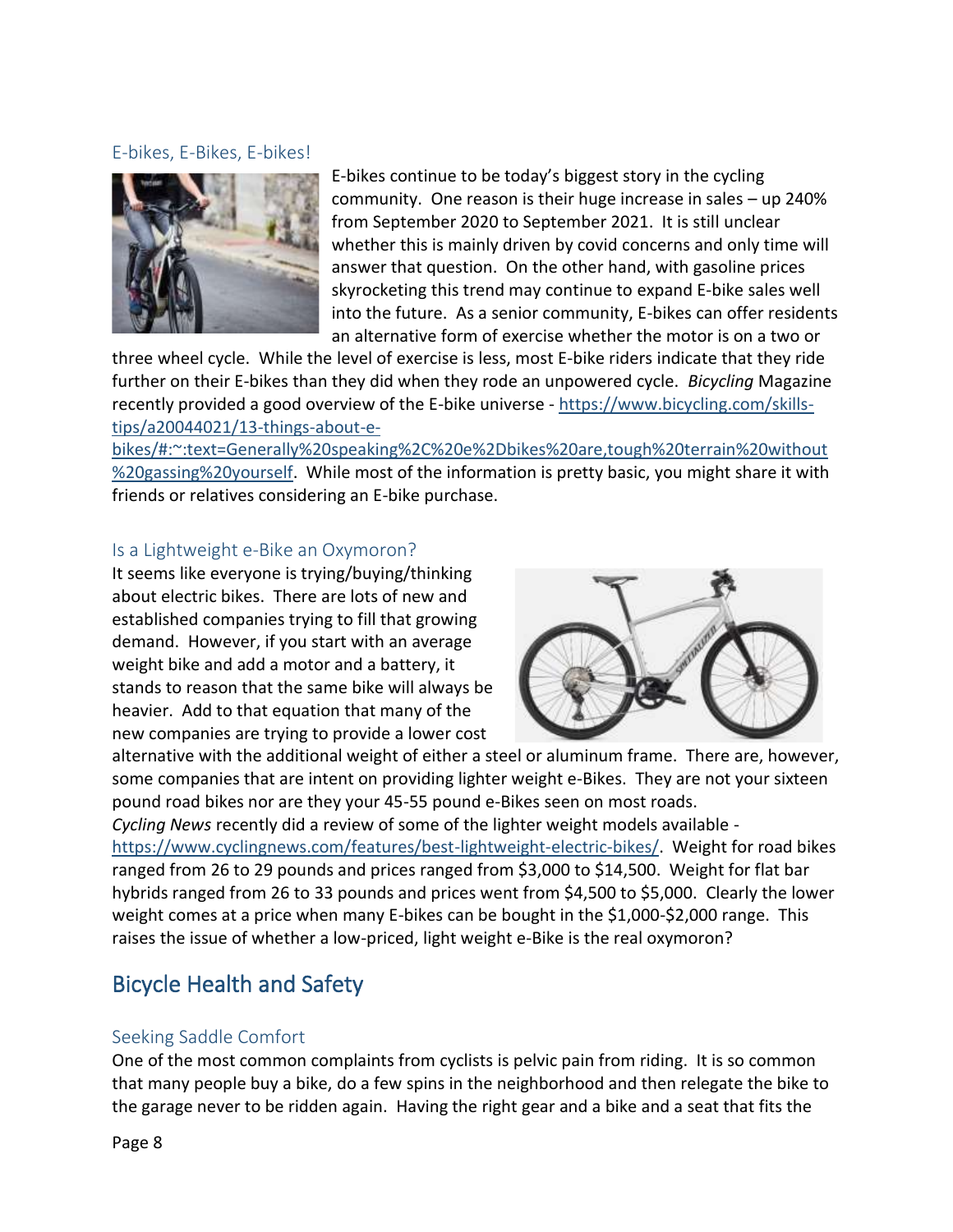rider is critical it the ride is going to be pleasurable. In an older issue of the *Road Bike Rider*, Fred Matheny provided a detailed introduction to the causes of pelvic soreness and how to select and adjust a saddle - [https://www.roadbikerider.com/dealing-with-bike-saddle](https://www.roadbikerider.com/dealing-with-bike-saddle-discomfort/)[discomfort/.](https://www.roadbikerider.com/dealing-with-bike-saddle-discomfort/) The article covers a variety of issue to the saddle itself, adjustments and appropriate clothing. A good and useful read!

# <span id="page-8-0"></span>Cycling History

#### <span id="page-8-1"></span>Want to Go To Heaven?



If you are a cyclist and are interested in cycling history, you couldn't do better than go to the Bicycle Heaven, the world's largest bicycle museum located in Pittsburgh, Pennsylvania -

[https://en.wikipedia.org/wiki/Bicycle\\_Heaven](https://en.wikipedia.org/wiki/Bicycle_Heaven). The museum's main gallery houses 3,500 cycles and there are more than 27,000 more in

storage. The museum maintains a parts warehouse of over 100,000 to restore and keep exhibits running. The museum was founded by Craig Morrow and houses his personal collection gathered over decades. Collection highlights include Benjamin Bowden's fiberglass bicycle and Pee Wee Herman's bike from the movie *Peewee's Big Adventure*.

### <span id="page-8-2"></span>Interesting Cycling Stories

#### <span id="page-8-3"></span>A 6,600 Mile Biking Journey from London to Tehran



Rebecca Lowe, a journalist with a human rights background, has a passionate interest in the Middle East - [https://rebecca-lowe.com/.](https://rebecca-lowe.com/) While only a middling cyclist, she decided to carry out research on her area of interest by riding from London to Tehran, a journey of 6,600 miles (her great regret was not training for the ride). Her journey is recorded in a new book, *The Slow Road to Tehran: A Revelatory Bike Ride through Europe and the Middle East*

that describe her journey across three continents and twenty countries [https://www.amazon.com/Slow-Road-Tehran-Revelatory-through-ebook/dp/B09Q59FD7R.](https://www.amazon.com/Slow-Road-Tehran-Revelatory-through-ebook/dp/B09Q59FD7R) The book provides an in-depth view of life in the Middle East as well as describing a great cycling adventure. It is currently available on Kindle and will be out in hardback in September.

#### <span id="page-8-4"></span>Introducing The World's Fastest Dog



Pearl Izumi has just released a new video about Sir Willie the Weiner, better known as the "fastest known dog" [https://www.youtube.com/watch?v=JqhhadyMntk.](https://www.youtube.com/watch?v=JqhhadyMntk) There has been mention of this dog in an earlier newsletter but this video gives a behind the scenes look at his training and approach to

reaching this world class plateau. Enjoy!